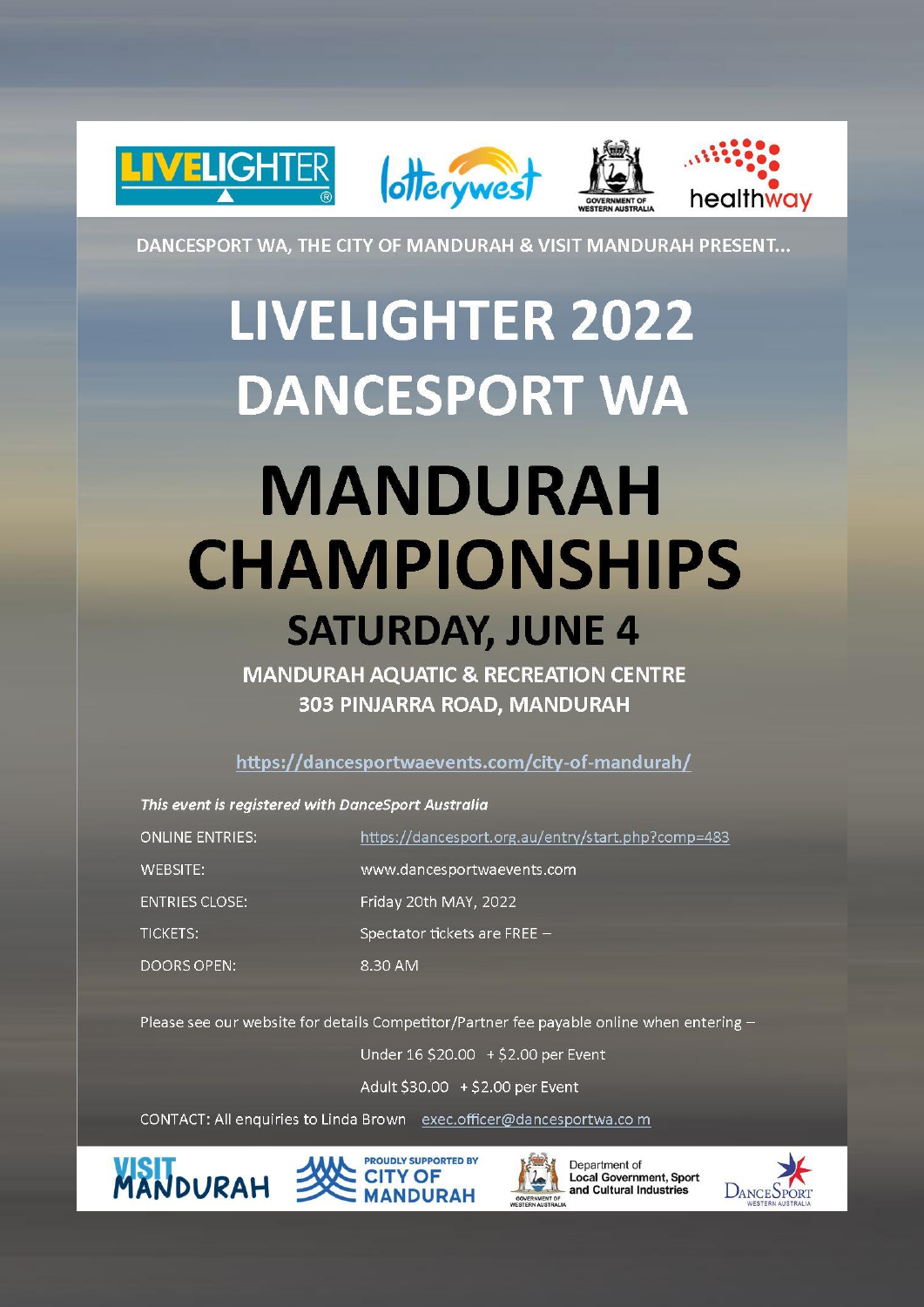### **EVENT SYLLABUS**

| <b>U16 DIVISION - JUVENILE</b>                                                         |              |              |                       |  |  |
|----------------------------------------------------------------------------------------|--------------|--------------|-----------------------|--|--|
| C Grade                                                                                | WQ           | S CCC        | M E3S                 |  |  |
| <b>B</b> Grade                                                                         | WFQ          | S CCC J      | T.LW T'ette GT        |  |  |
| Open                                                                                   | WTFQ         | S CCC R J    | T.LW LaBom Char GT    |  |  |
| <b>U16 DIVISION - JUNIOR</b>                                                           |              |              |                       |  |  |
| C Grade                                                                                | WFQ          | S CCC J      | Twi.W LB Car          |  |  |
| <b>B</b> Grade                                                                         | WTFQ         | S CCC R J    | Twi.W LB Car GT       |  |  |
| Open                                                                                   | <b>WTWFQ</b> | S CCC R PD J | Car Twi.W TT ExSch LB |  |  |
| <b>UNDER 21</b>                                                                        |              |              |                       |  |  |
| C Grade                                                                                | WFQ          | S CCC J      | Twi. W LB Car         |  |  |
| <b>B</b> Grade                                                                         | WTFQ         | SCCCR J      | Twi. W LB Car GT      |  |  |
| Open                                                                                   | WTWFQ        | S CCC R PD J | Car Twi.W TT ExSch LB |  |  |
| ADULT - Under 21 Couples may Dance Adult Open                                          |              |              |                       |  |  |
| C Grade                                                                                | <b>WFQ</b>   | S CCC J      | Twi.W LB Car          |  |  |
| <b>B</b> Grade                                                                         | WTFQ         | S CCC R J    | Twi.W LB Car GT       |  |  |
| Open                                                                                   | WTWFQ        | S CCC R PD J | Car Twi.W TT ExSch LB |  |  |
| <b>MASTERS 1, 2 &amp; 3</b>                                                            |              |              |                       |  |  |
| C Grade Masters 1/2/3                                                                  | WFQ          | S CCC J      | Twi.W LB Car          |  |  |
| B Grade Masters 1/2/3                                                                  | WTFQ         | SCCCR J      | Twi.W LB Car GT       |  |  |
| Masters 1/2/3 Open                                                                     | WTWFQ        | S CCC R PD J | Car Twi.W TT ExSch LB |  |  |
| <b>PARA DANCE</b>                                                                      |              |              |                       |  |  |
| Juvenile / Junior                                                                      | WQ           | S CCC        | M E3S                 |  |  |
| U21 / Adult / Masters - CLASS 1                                                        | WQ           | SR           | T.ette Char           |  |  |
| U21 / Adult / Masters - CLASS 2                                                        | W T          | S CCC        | Char LB               |  |  |
| <b>RECREATION COUPLES</b>                                                              |              |              |                       |  |  |
| Under 21 / Adult                                                                       | WQ           | S CCC        | T.ette GT             |  |  |
| Masters 1/2/3                                                                          | WQ           | S CCC        | T.ette GT             |  |  |
| <b>COACH WITH STUDENT - Each Dance is a Separate Event</b>                             |              |              |                       |  |  |
| Coach Student Under 16                                                                 | WQ           | S J          | T.ette Char           |  |  |
| Coach Rec Adult/Under 21                                                               | WT           | SR           | T.ette Char           |  |  |
| Coach Rec Masters 1/2/3                                                                | WQ           | SR.          | T.ette Char           |  |  |
| Coach StudentAdult/Under 21                                                            | WQ           | S J          | T.ette Char           |  |  |
| Coach Student Masters 1/2/3                                                            | WQ           | SJ           | T.ette Char           |  |  |
| COACH WITH RECREATIONAL STUDENT - Each Dance is a Separate Event                       |              |              |                       |  |  |
| Recreational Adult/U21 Follow                                                          | WT           | S J          | T.ette Char           |  |  |
| Recreational Under 21/Adult Lead                                                       | WT           | S J          | T.ette Char           |  |  |
| Recreational Masters 1/2/3 Follow                                                      | WT           | S J          | T.ette Char           |  |  |
| Recreational Masters 1/2/3 Lead                                                        | WT           | S J          | T.ette Char           |  |  |
| <b>SPECIAL ABILITY</b>                                                                 |              |              |                       |  |  |
| Juvenile / Junior Combined                                                             | WQ           | S CCC        | M E3S                 |  |  |
| Vision Impaired Juvenile / Junior                                                      | WQ           | <b>CCCR</b>  | ME3S                  |  |  |
| Under 21 / Adult                                                                       | W SR         | SR.          | M E3S                 |  |  |
| Adult/Masters Combined                                                                 | WQ           | <b>CCCR</b>  | T.ette Char           |  |  |
| <b>TEAMS MATCH - OPEN</b>                                                              |              |              |                       |  |  |
| 5 couples - Waltz (Para or Special Ability dancer) - Samba - Foxtrot - La Bomba - Jive |              |              |                       |  |  |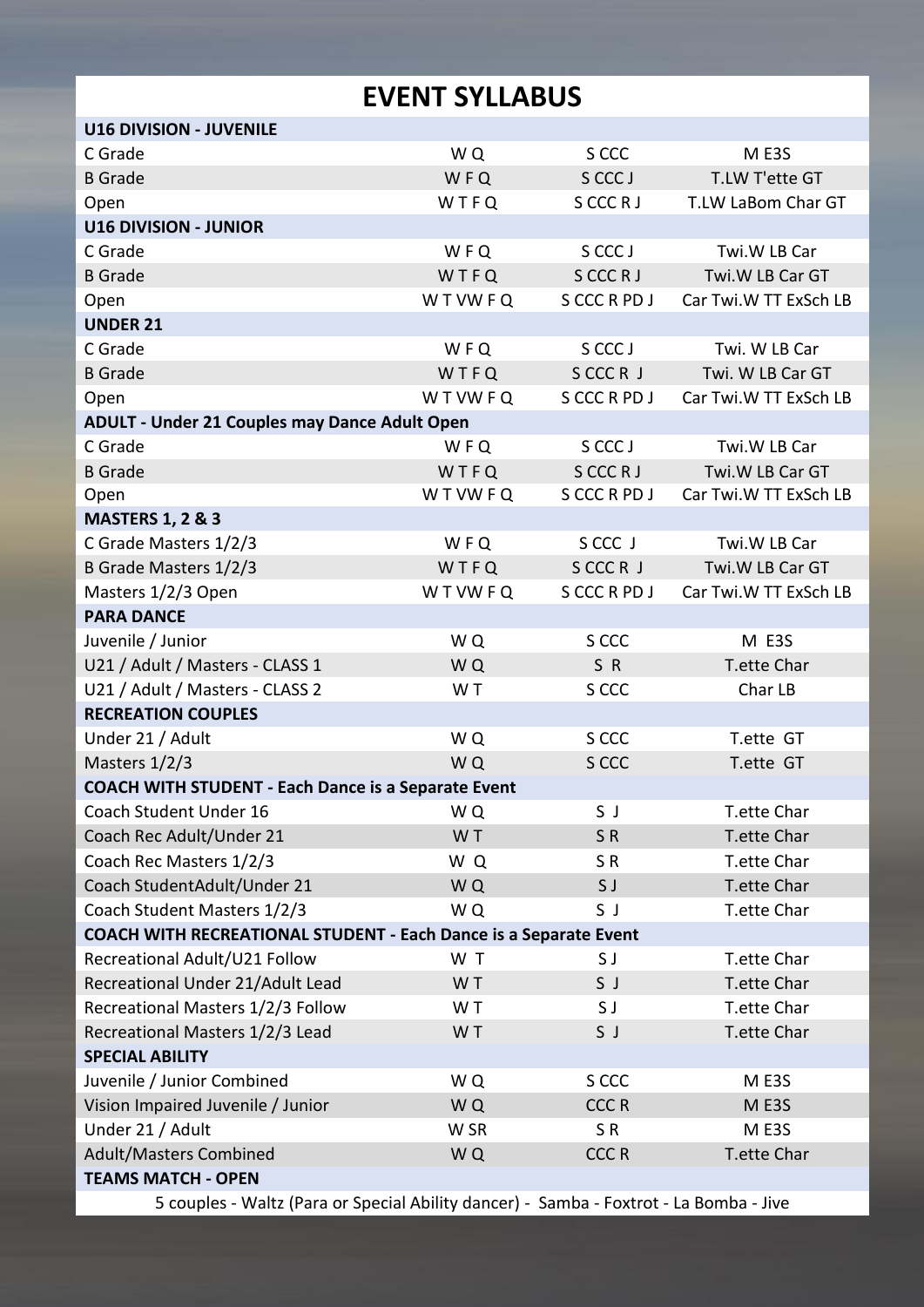| <b>SYNCHRO Teams Match</b> |      |
|----------------------------|------|
| Under 16                   | CCC  |
| Adult                      | CCC. |
| Masters 1/2/3              | CCC  |

















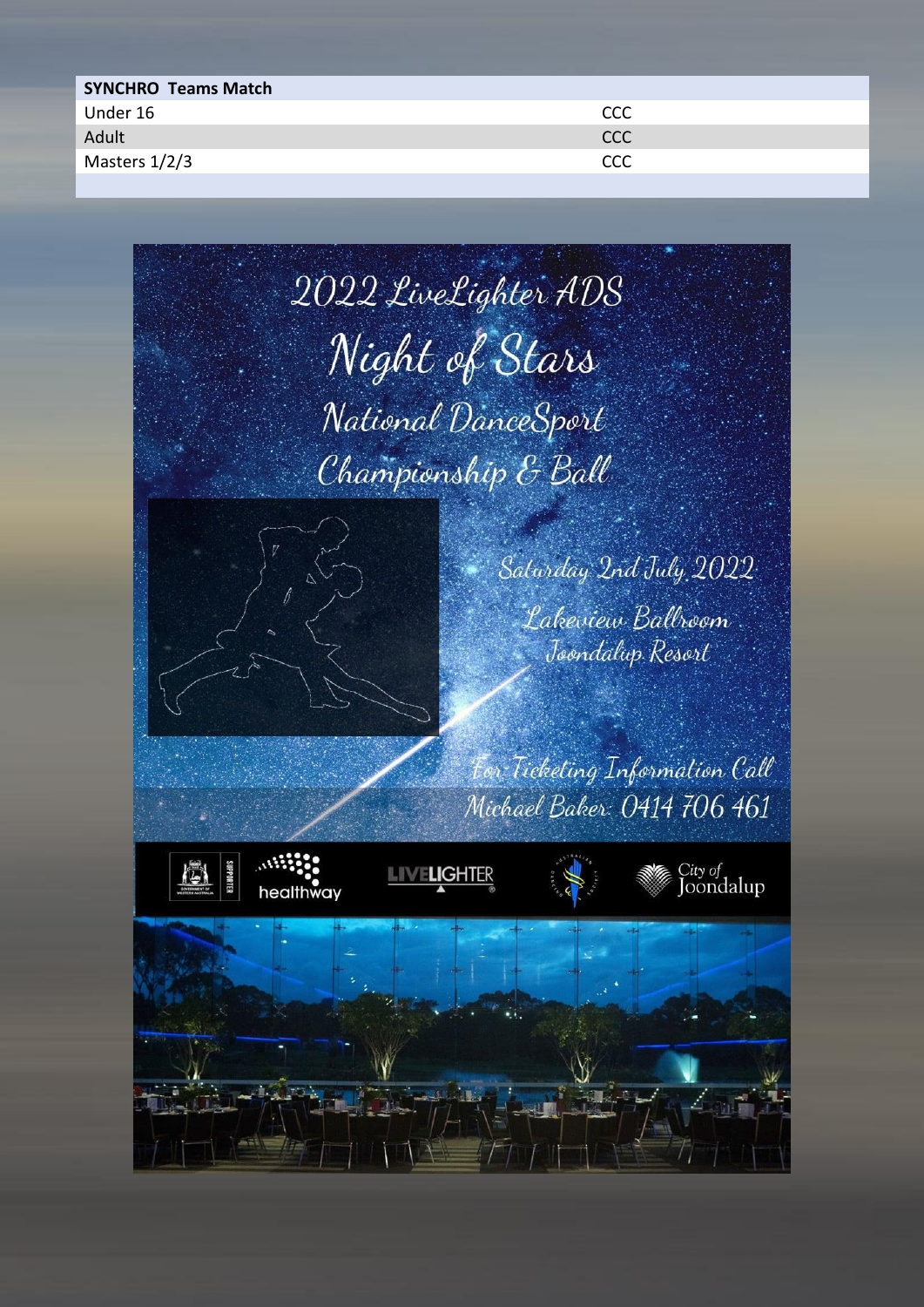#### **CONDITIONS OF ENTRY**

This event is registered with DanceSport Australia and conducted under the DSA Rules, Policies and Codes of Conduct

This event will be run in accordance with COVID safe guidelines in place at the time by the WA Department of Health, WA Government and the Commonwealth Government.

#### **ONLINE ENTRY**

Entries close **Midnight on FRIDAY 20th MAY, 2022.** Competitors and partners must pay an entry fee at the time of entering online.

#### **LATE ENTRIES**

Will only be accepted at Promoters discretion and if accepted a late fee will be charged of **\$20.00** payable on number collection.

All competitors must be registered with DanceSport Australia at time of entry. All competitors must compete in their own age category, unless specified otherwise.

#### **CANCELLATION OF EVENTS**

DSWA reserves the right to cancel any event that has **less than 2** entries as at the closing date of entries.

#### **PROGRAM**

The Program of Events will be published after entries have closed and numbers collated.

#### **DRESS CODE**

Juvenile and Recreational students and couples must comply with DSA restricted dress code and syllabus.

#### **TEAMS MATCH**

Teams can be any age and from any studio. Each team must contain one Para or Special Ability dancer who will compete in Waltz.

#### **DIGITAL IMAGES**

Digital images of the event will be posted on the DSWA web site.

Parents of Juvenile and Junior competitors, by entering your child in any events you have agreed that your child's image may be posted on the DSWA web site. You agree that any television coverage, video, digital images or photographs taken during the event can be used for promotional purposes. Any fees from these images are vested solely with the 2022 DSWA Mandurah Championship.

#### **SPECTATORS for this event are FREE of CHARGE!**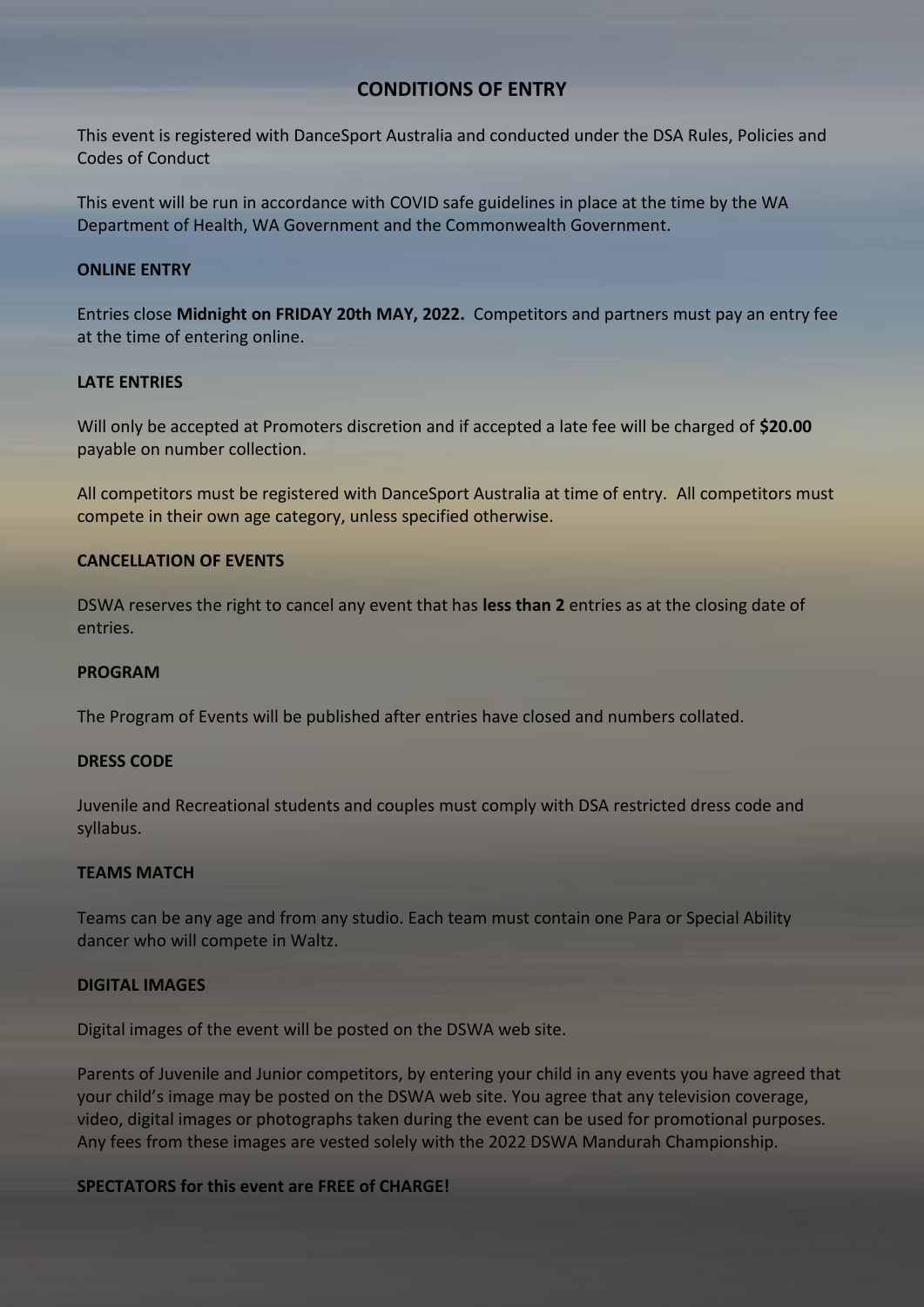#### **Please Note: Graded Events will commence at 9.30am.**

#### **SYNCHRO EVENTS**

We will be running the first Synchro event in WA for under and over 16's. The choreography is restricted and teams can be made up of 3 - 6 couples/individuals and can be all girl/boy/mixed events. Dress should be restricted dress/street wear. There is no charge for entry to these events, also participants do not require a CID number. It is a purely a 'fun' event, giving people an extra event to join in.

**SAVE THIS DATE FOR OUR NEXT WA OPEN DANCESPORT CHAMPIONSHIPS**

# **LIVELIGHTER 2022 DANCESPORT WA OPEN CHAMPIONSHIPS**

### **Saturday 22 October**

**HBF STADIUM** STEPHENSON AVE, MT. CLAREMONT, WA, 6010



https://www.dancesportwaevents.com/wa-open/



Department of **Local Government, Sport**<br>and Cultural Industries